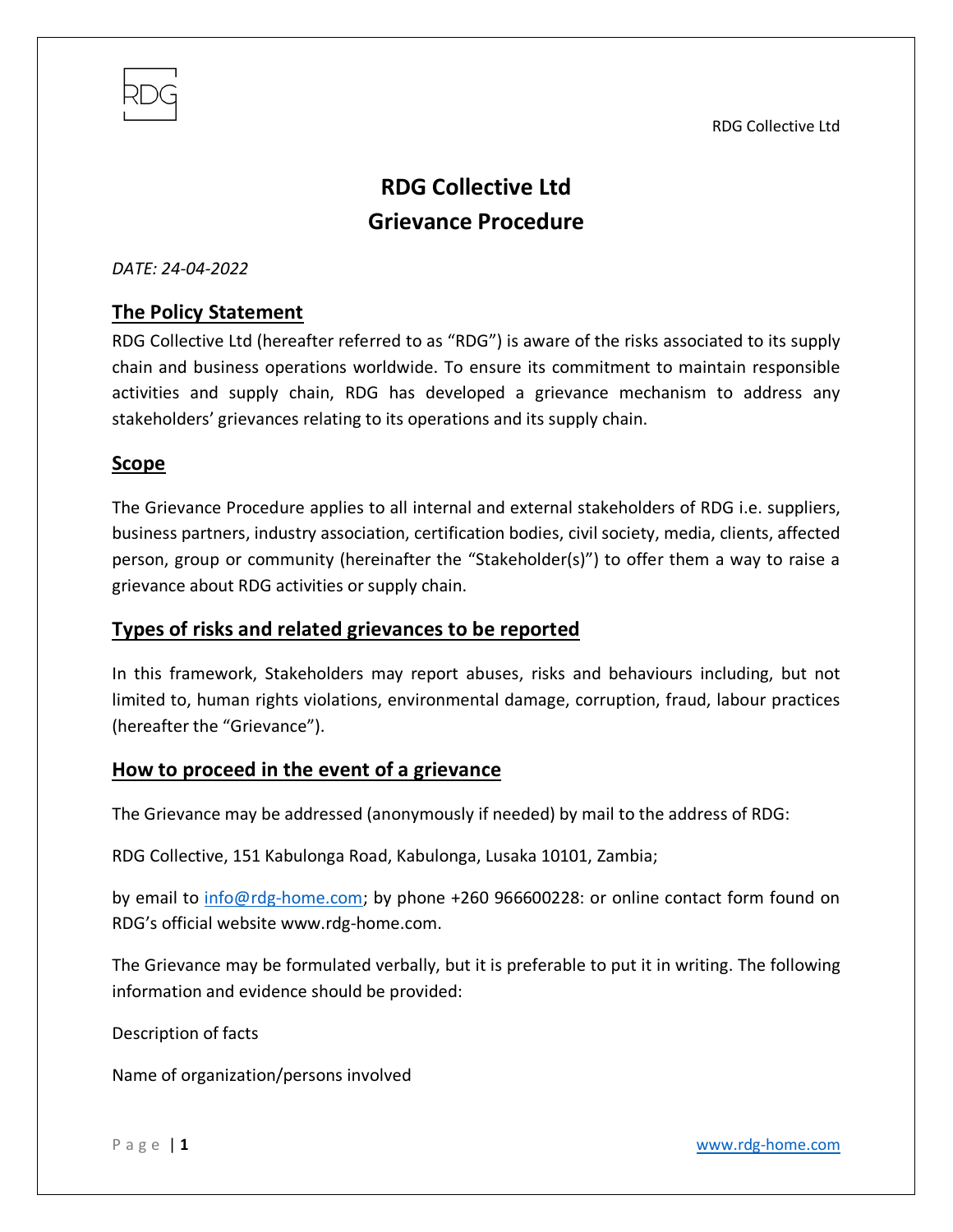Potential witnesses

Date, time, location of relevant events.

### **Principles and procedure**

RDG has set up the present Grievance Procedure according to the following UN Principles: legitimacy, accessibility, predictability, equitability, (human) rights compatibility, transparency, dialogue-based and continuous learning to achieve its main outcome which is helping people whose rights may have been affected.

Each Grievance will be treated according to the following procedure:

1) Receiving the Grievance

The Grievance is received, logged in the system, treated as strictly confidential and acknowledged to the relevant Stakeholder.

2) Scope – applicability

The HR Department will oversee the preliminary study of the Grievance, whether the Grievance relates to RDG's operations, to its policies or processes. If the Grievance is not in RDG's scope or if it is addressed pursuant RDG Disciplinary and Grievance Policy for RDG Employees, it will be closed, and the relevant Stakeholder will be informed accordingly.

Otherwise, the process will continue to the next step (stage 3 hereunder).

3) Investigation procedure

The Grievance will be undertaken by the Grievance Committee composed of the Finance Manager, the CEO and the HR Manager.

RDG will use best endeavors to inform the relevant Stakeholder of the expected timeframe for considering the Grievance and where possible, its resolution. The Stakeholder will remain well informed about the progress of the procedure at each stage.

The investigation includes different actions dialogue-based (the list is not exhaustive)

hearing the Stakeholder from whom the Grievance emanates (if not anonymously filed)

hearing the person against whom the Grievance is made (if feasible)

looking for any possible witnesses and questioning them.